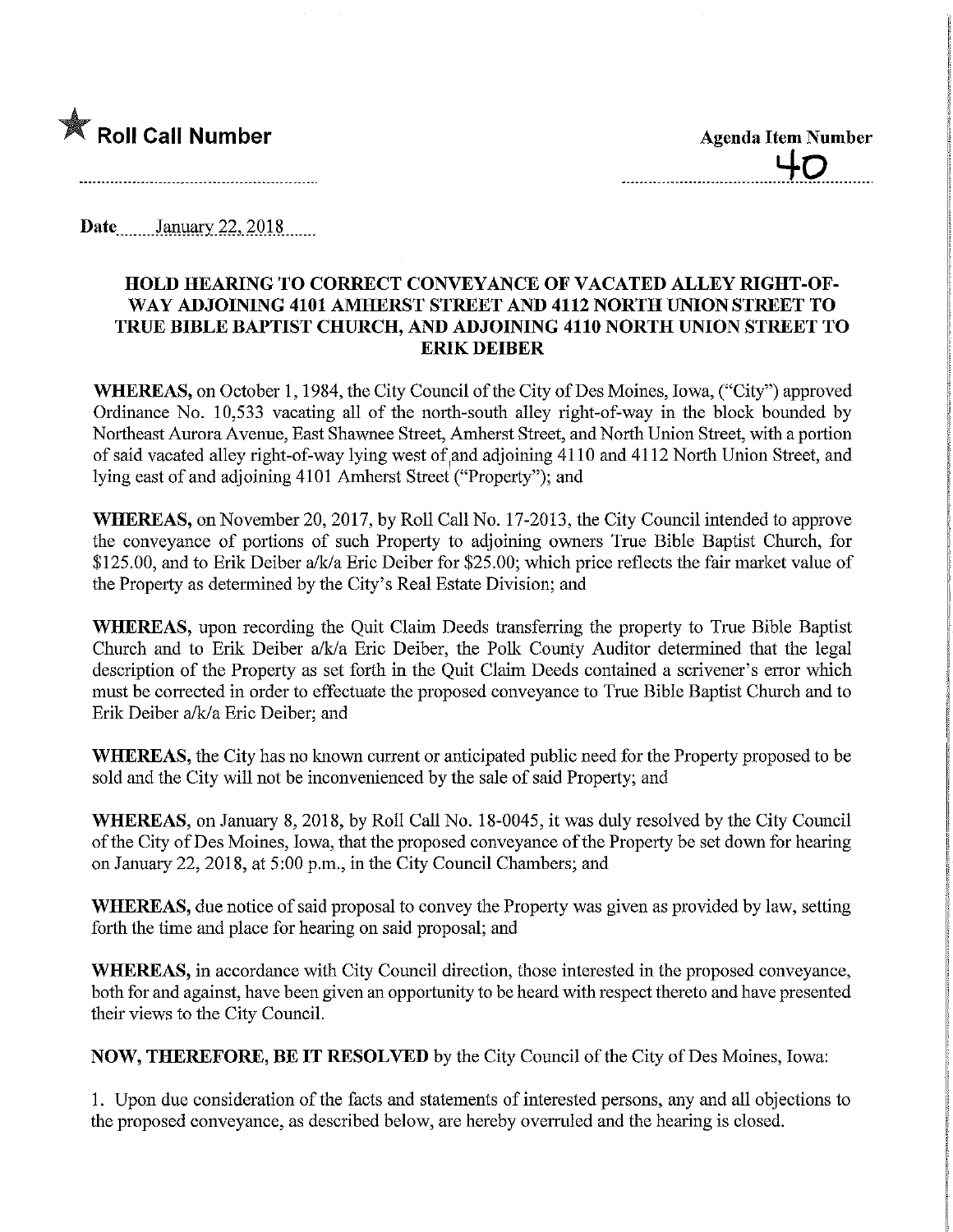

Date........January 22, 2018

2. There is no public need or benefit for the portion of vacated north-south alley right-of-way proposed to be conveyed, and the public would not be inconvenienced by reason of the conveyance of the portion of vacated north-south alley right-of-way located west of and adjoining 4110 and 4112 North Union Street, legally described as follows, to True Bible Baptist Church, for the purpose of correcting the legal description set forth in the Quit Claim Deed filed on November 30, 2017, m Book 16740 Pages 878-885 in the Polk County Recorder's Office, and said conveyance be and is hereby approved, subject to a reservation of easements therein:

THE EAST HALF (1/2) OF THE VACATED ALLEY RIGHT OF WAY LYWG WEST OF AND ADJOINING LOT 9 IN BLOCK 1 OF THE OFFICIAL PLAT OF THE NORTHEAST QUARTER (1/4) OF THE SOUTHWEST QUARTER (1/4) OF SECTION 23, TOWNSHIP 79 NORTH, RANGE 24 WEST OF THE 5TH P.M. EXCEPT THE EAST 830.4 FEET OF THE SOUTH HALF (1/2) THEREOF,

## AND

ALL OF SAID VACATED ALLEY RIGHT OF WAY LYING EAST OF AND ADJOINING LOTS 13 AND 14 IN SAID BLOCK 1,

ALL NOW INCLUDED IN AND FORMING A PART OF THE CITY OF DES MOINES, POLK COUNTY, IOWA.

(VACATED BY ORDINANCE NO. 10,533, PASSED OCTOBER 1, 1984).

3. There is no public need or benefit for the portion of vacated north-south alley right-of-way proposed to be conveyed, and the public would not be inconvenienced by reason of the conveyance of the portion of vacated north-south alley right-of-way located east of and adjoining 4101 Amherst Street, legally described as follows, to Erik Deiber a/k/a Eric Deiber, for the purpose of correcting the legal description set forth in the Quit Claim Deed filed on November 30, 2017, in Book 16741 Pages 1-8 in the Polk County Recorder's Office, and said conveyance be and is hereby approved, subject to a reservation of easements therein:

THE EAST HALF (1/2) OF THE VACATED ALLEY RIGHT OF WAY LYING WEST OF AND ADJOINING LOT 10 IN BLOCK 1 OF THE OFFICIAL PLAT OF THE NORTHEAST QUARTER (1/4) OF THE SOUTHWEST QUARTER (1/4) OF SECTION 23, TOWNSHIP 79 NORTH, RANGE 24 WEST OF THE 5TH P.M. EXCEPT THE EAST 830.4 FEET OF THE SOUTH HALF (1/2) THEREOF, ALL NOW INCLUDED IN AND FORMING A PART OF THE CITY OF DES MOINES, POLK COUNTY, IOWA.

(VACATED BY ORDINANCE NO. 10,533, PASSED OCTOBER 1, 1984).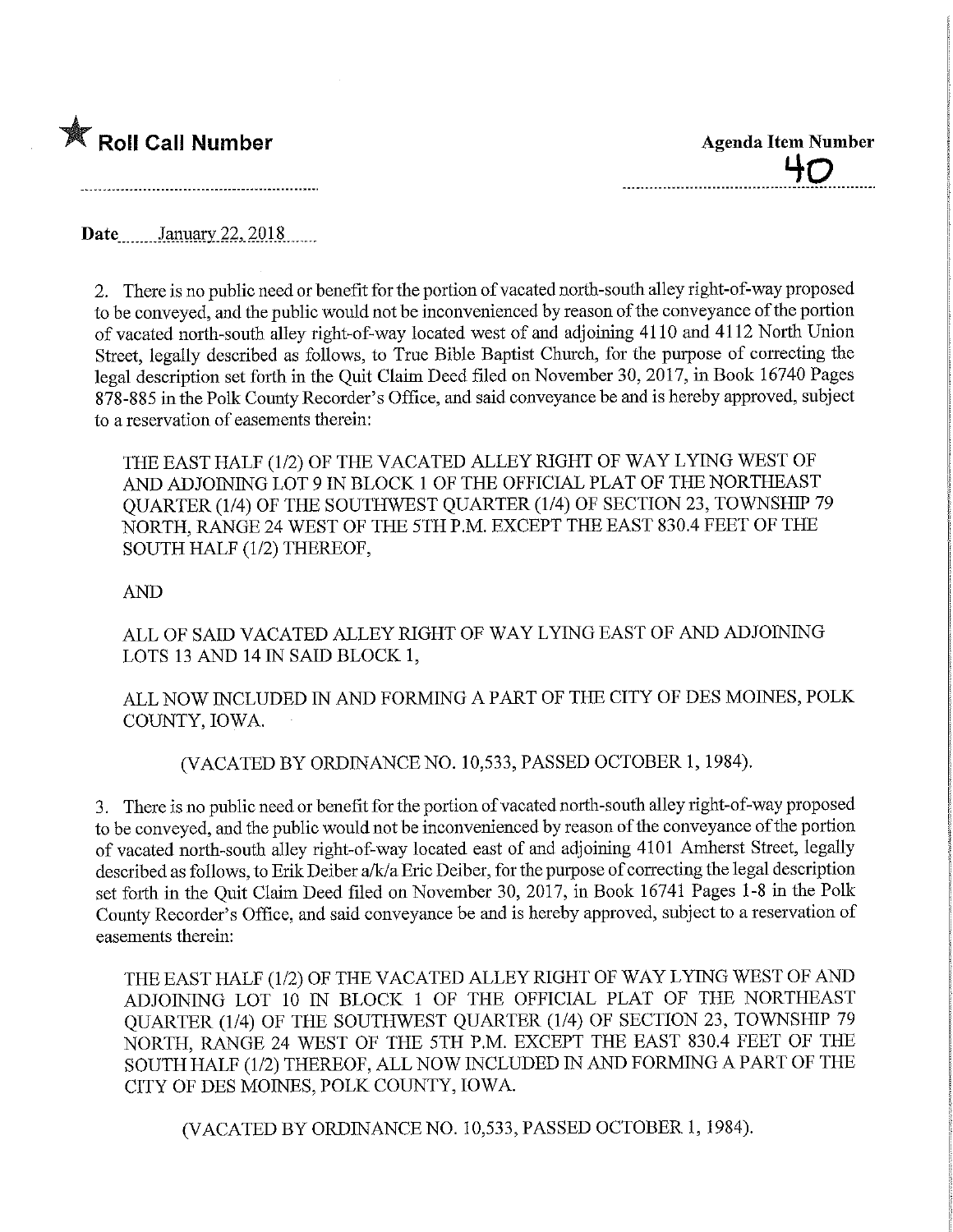

40

Date..\_...January.22^2018.

3. The Mayor is authorized and directed to sign the Corrected Quit Claim Deeds for the conveyances as identified above, and the City Clerk is authorized and directed to attest to the Mayor's signature.

4. The City Clerk is authorized and directed to forward the original of the Corrected Quit Claim Deeds, together with a certified copy of this resolution and of the affidavit of publication of the notice of this hearing, to the Real Estate Division of the Engineering Department for the purpose of causing said document to be recorded.

5. The Real Estate Division Manager is authorized and directed to forward the original of the Corrected Quit Claim Deeds, together with a certified copy of this resolution and of the affidavit of publication of the notice of this hearing, to the Polk County Recorder's Office for the purpose of causmg the document to be recorded.

6. Upon receipt of the recorded document back from the Polk County Recorder, the Real Estate Division Manager shall mail the original of the Corrected Quit Claim Deeds and copies of the other documents to the grantee.

7. There are no proceeds associated with this action.

Moved by to adopt.

APPROVED AS TO FORM:

Lisa A. Wieland, Assistant City Attorney

pw

| <b>COUNCIL ACTION</b> | <b>YEAS</b> | <b>NAYS</b> | <b>PASS</b>     | <b>ABSENT</b> |
|-----------------------|-------------|-------------|-----------------|---------------|
| <b>COWNIE</b>         |             |             |                 |               |
| <b>BOESEN</b>         |             |             |                 |               |
| <b>COLEMAN</b>        |             |             |                 |               |
| GATTO                 |             |             |                 |               |
| <b>GRAY</b>           |             |             |                 |               |
| <b>MANDELBAUM</b>     |             |             |                 |               |
| <b>WESTERGAARD</b>    |             |             |                 |               |
| <b>TOTAL</b>          |             |             |                 |               |
| <b>MOTION CARRIED</b> |             |             | <b>APPROVED</b> |               |

## **CERTIFICATE**

I, DIANE RAUH, City Clerk of said City hereby certify that at a meeting of the City Council of said City of Des Moines, held on the above date, among other proceedings the above was adopted.

IN WITNESS WHEREOF, I have hereunto set my hand and affixed my seal the day and year first above written.